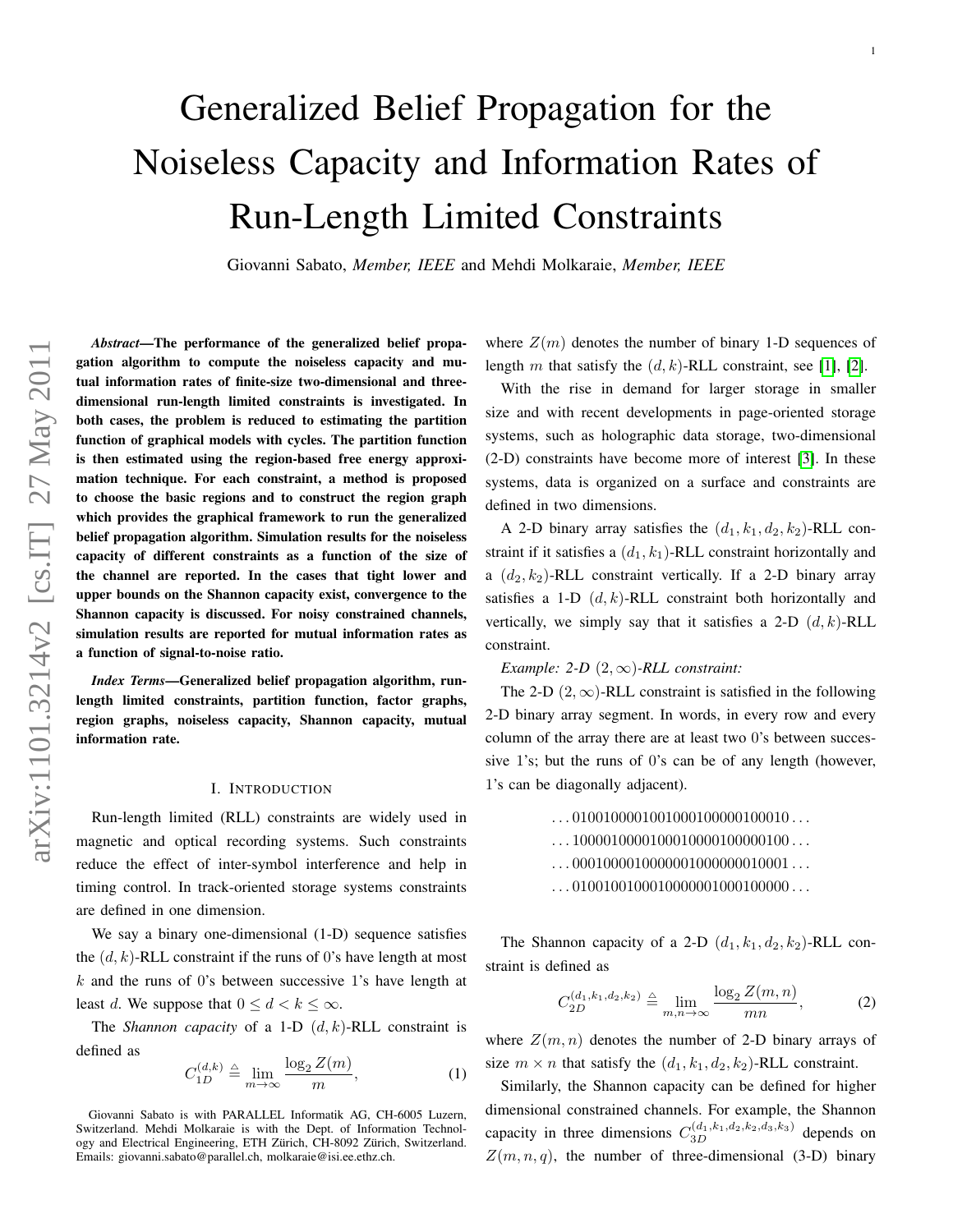arrays of size  $m \times n \times q$  that satisfy a  $(d_1, k_1, d_2, k_2, d_3, k_3)$ -RLL constraint.

The noiseless capacity of a constrained channel is an important quantity that provides an upper bound to the information rate of any encoder that maps arbitrary binary input into binary data that satisfies a given constraint. There are a number of techniques to compute the 1-D Shannon capacity (for example combinatorial or algebraic approaches) [\[1\]](#page-7-0). In contrast to the 1-D capacity, except for a few cases, exact values of two and higher dimensional (positive) Shannon capacities are not known, see [\[4\]](#page-7-3)–[\[9\]](#page-7-4).

For noisy 1-D constrained channels, simulation-based techniques proposed in [\[16\]](#page-7-5), [\[17\]](#page-7-6) can be used to compute mutual information rates. However, computing mutual information rates of noisy 2-D RLL constraints has been an unsolved problem.

In this paper, the goal is to apply the generalized belief propagation (GBP) algorithm [\[10\]](#page-7-7) for the above-mentioned problems, namely, to compute an estimate of the capacity of noiseless 2-D and 3-D RLL constrained channels and mutual information rates of noisy 2-D constrained channels. For both problems GBP turns out to yield very good approximate results.

Preliminary versions of the material of this paper have appeared in [\[11\]](#page-7-8) and [\[12\]](#page-7-9). In [\[11\]](#page-7-8), we applied GBP to compute the noiseless capacity of 2-D and 3-D RLL constrained channels. In [\[12\]](#page-7-9), GBP was applied to compute mutual information rates of a 2-D  $(1, \infty)$ -RLL constrained channel with relatively small size and only at high signal-to-noise ratio (SNR). In this paper, we show that both problems reduce to estimating the partition function of graphical models with cycles. We then apply GBP to both problems and consider new constraints and larger sizes of grid.

Our main motivations for this research were the successful application of GBP for information rates of 2-D finite-state channels with memory in [\[13\]](#page-7-10), Kikuchi approximation for decoding of LDPC codes and partial-response channels in [\[14\]](#page-7-11), and tree-based Gibbs sampling for the noiseless capacity and information rates of 2-D constrained channels in [\[12\]](#page-7-9), [\[15\]](#page-7-12).

The outline of the paper is as follows. In Section [II,](#page-1-0) we consider the problem of computing the partition function and discuss how this problem is related to computing the noiseless capacity and information rates of constrained channels. Region graphs, GBP, and region-based free energy are outlined in Section [III.](#page-2-0) Section [IV](#page-3-0) discusses the capacity of noiseless 2-D constraints. Numerical values and simulation results for the capacity of noiseless 2-D and 3-D RLL constraints are reported in Section [IV-A.](#page-3-1) In Section [V,](#page-5-0) we apply GBP to compute mutual information rates of noisy 2-D RLL constraints and report numerical experiments for mutual information rates in Section [V-A.](#page-6-0)

#### II. PROBLEM SET-UP

<span id="page-1-0"></span>Consider a 2-D channel of size  $N = m \times m$  with a set of  $X = \{X_1, X_2, \ldots, X_N\}$  random variables. Let  $x_i$  denote a realization of  $X_i$  and let **x** denote  $\{x_1, x_2, \ldots, x_N\}$ . We assume that each  $X_i$  takes values in a finite set  $X_i$ . Also let X be the Cartesian product  $\mathcal{X} \triangleq \mathcal{X}_1 \times \mathcal{X}_2 \times \ldots \times \mathcal{X}_N$ .

In constrained channels, not all sequences of symbols from the channel alphabet X are admissible. Let  $S_X \subset \mathcal{X}$  be the set of admissible input sequences. We define the indicator function

$$
f(\mathbf{x}) \stackrel{\triangle}{=} \begin{cases} 1, & \mathbf{x} \in \mathcal{S}_{\mathbf{X}} \\ 0, & \mathbf{x} \notin \mathcal{S}_{\mathbf{X}} \end{cases}
$$
 (3)

The *partition function* Z is defined as

<span id="page-1-1"></span>
$$
Z \triangleq \sum_{\mathbf{x} \in \mathcal{X}} f(\mathbf{x}). \tag{4}
$$

With the above definitions,  $Z = |\mathcal{S}_X|$  is the number of sequences that satisfy a given constraint. Therefore, computing the capacity of constrained channels as expressed in [\(2\)](#page-0-0), is closely related to computing the partition function as in [\(4\)](#page-1-1).

Also note that with the above definitions

$$
p(\mathbf{x}) = \frac{f(\mathbf{x})}{Z} \tag{5}
$$

is a probability mass function on  $X$ .

For a noisy 2-D channel, let  $X$  be the input and  $Y = \{Y_1, Y_2, \ldots, Y_N\}$  be the output of the channel. The mutual information rate is

$$
\frac{1}{N}I(\mathbf{X}; \mathbf{Y}) = \frac{1}{N}(H(\mathbf{Y}) - H(\mathbf{Y}|\mathbf{X})).
$$
\n(6)

Let us suppose that  $H(Y|X)$  is analytically available. In this case, the problem of estimating the mutual information rate reduces to estimating the entropy of the channel output, which is

<span id="page-1-2"></span>
$$
H(\mathbf{Y}) = -\mathbf{E} \left[ \log p(\mathbf{Y}) \right]. \tag{7}
$$

As in [\[16\]](#page-7-5), we can approximate the expectation in [\(7\)](#page-1-2) by drawing L samples  $\mathbf{y}^{(1)}, \mathbf{y}^{(2)}, \dots, \mathbf{y}^{(L)}$  according to  $p(\mathbf{y})$  and use the empirical average as

<span id="page-1-3"></span>
$$
H(\mathbf{Y}) \approx -\frac{1}{L} \sum_{\ell=1}^{L} \log(p(\mathbf{y}^{(\ell)})).
$$
 (8)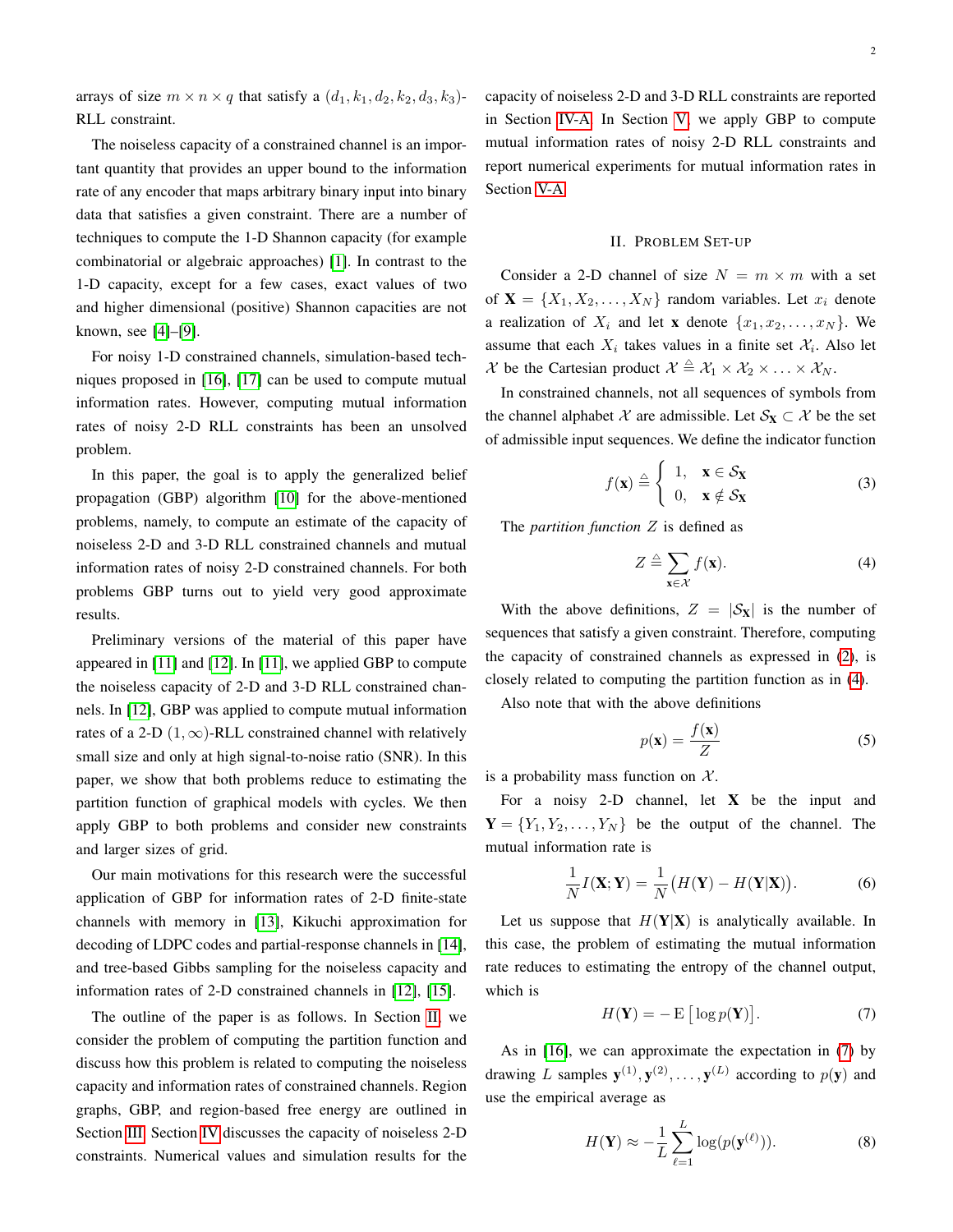Therefore, the problem of estimating the mutual information rate reduces to computing  $p(\mathbf{y}^{(\ell)})$  for  $\ell = 1, 2, ..., L$ .

We will compute  $p(\mathbf{y}^{(\ell)})$  based on

$$
p(\mathbf{y}^{(\ell)}) = \sum_{\mathbf{x} \in \mathcal{X}} p(\mathbf{x}) p(\mathbf{y}^{(\ell)} | \mathbf{x}),
$$
\n(9)

which for a fixed  $y^{(\ell)}$  has also the form [\(4\)](#page-1-1) and therefore requires the computation of a partition function.

RLL constraints impose restrictions on the values of variables that can be verified locally. For example, in a 2-D  $(1, \infty)$ -RLL constraint no two (horizontally or vertically) adjacent variables can both have the value 1. The indicator function of this constraint factors into a product of kernels of the form

<span id="page-2-1"></span>
$$
\kappa_a(x_i, x_j) = \begin{cases} 0, & \text{if } x_i = x_j = 1 \\ 1, & \text{else,} \end{cases}
$$
 (10)

with one such kernel for each adjacent pair  $(x_i, x_j)$ .

The factorization with kernels as in [\(10\)](#page-2-1) can be represented with a graphical model. In this paper, we focus on graphical models defined in terms of *Forney factor graphs*. Fig. [1](#page-2-2) shows the Forney factor graph of a 2-D  $(1, \infty)$ -RLL constraint where the boxes labeled "=" are equality constraints [\[19\]](#page-7-13). (Fig. [1](#page-2-2) may also be viewed as a factor graph as in [\[18\]](#page-7-14) where the boxes labeled "=" are the variable nodes).

In general, we suppose that the indicator function  $f(\mathbf{x})$  of an RLL constraint factors into a product of non-negative local kernels each having some subset of x as arguments; i.e.

<span id="page-2-3"></span>
$$
f(\mathbf{x}) = \prod_{a} f_a(\mathbf{x}_a),
$$
 (11)

where  $x_a$  is a subset of x and each kernel  $f_a(x_a)$  has elements of  $x_a$  as arguments.

In this case, the partition function in [\(4\)](#page-1-1) can be written as

<span id="page-2-4"></span>
$$
Z = \sum_{\mathbf{x} \in \mathcal{X}} \prod_{a} f_a(\mathbf{x}_a). \tag{12}
$$

If the factorization in [\(11\)](#page-2-3) yields a cycle-free factor graph (with not too many states), the sum in [\(12\)](#page-2-4), or equivalently the sum in [\(4\)](#page-1-1), can be computed efficiently by the sum-product message passing algorithm [\[18\]](#page-7-14). However, for the examples we study in this paper, like the Forney factor graph of a 2-D  $(1, \infty)$ -RLL constraint in Fig. [1,](#page-2-2) factor graphs contain (many short) cycles. In such cases computing  $Z$  requires a sum with an exponential number of terms and therefore we are interested in applying approximate methods.

Due to the presence of many short cycles in the factor graph representation of 2-D and 3-D RLL constraints, loopy belief propagation often fails to converge. As a result, we apply GBP



<span id="page-2-2"></span>Fig. 1. Forney factor graph for a 2-D  $(1, \infty)$ -RLL constraint.

to estimate  $Z$ , which then leads to estimating the noiseless capacity and mutual information rates of RLL constraints.

# III. GBP AND THE REGION GRAPH METHOD

<span id="page-2-0"></span>In statistical physics,  $Z$  defined in [\(4\)](#page-1-1) is known as the partition function and the *Helmholtz free energy* is defined as

<span id="page-2-5"></span>
$$
F_H \stackrel{\triangle}{=} -\ln(Z). \tag{13}
$$

The partition function and the Helmholtz free energy are important quantities in statistical physics since they carry information about all thermodynamic properties of a system.

A number of techniques have been developed in statistical physics to approximate the free energy. The method that we apply in this paper is known as the region-based free energy approximation, in particular we use the cluster variation method to select a valid set of regions and counting numbers, see [\[10\]](#page-7-7) and [\[20\]](#page-7-15) for more details.

We start by introducing the region graph representation of our problem. Such a region graph will provide a graphical framework for GBP algorithm. For each RLL constraint, the size of the basic region is chosen based on the constraint parameters. For a 2-D  $(d_1, k_1, d_2, k_2)$ -RLL constraint with finite  $k_1$  and  $k_2$ , the width and the height of the basic region is chosen as

$$
W_R = k_1 + 1
$$
  

$$
H_R = k_2 + 1,
$$

and for the infinite case, the size is chosen as

$$
W_R = d_1 + 1
$$
  

$$
H_R = d_2 + 1.
$$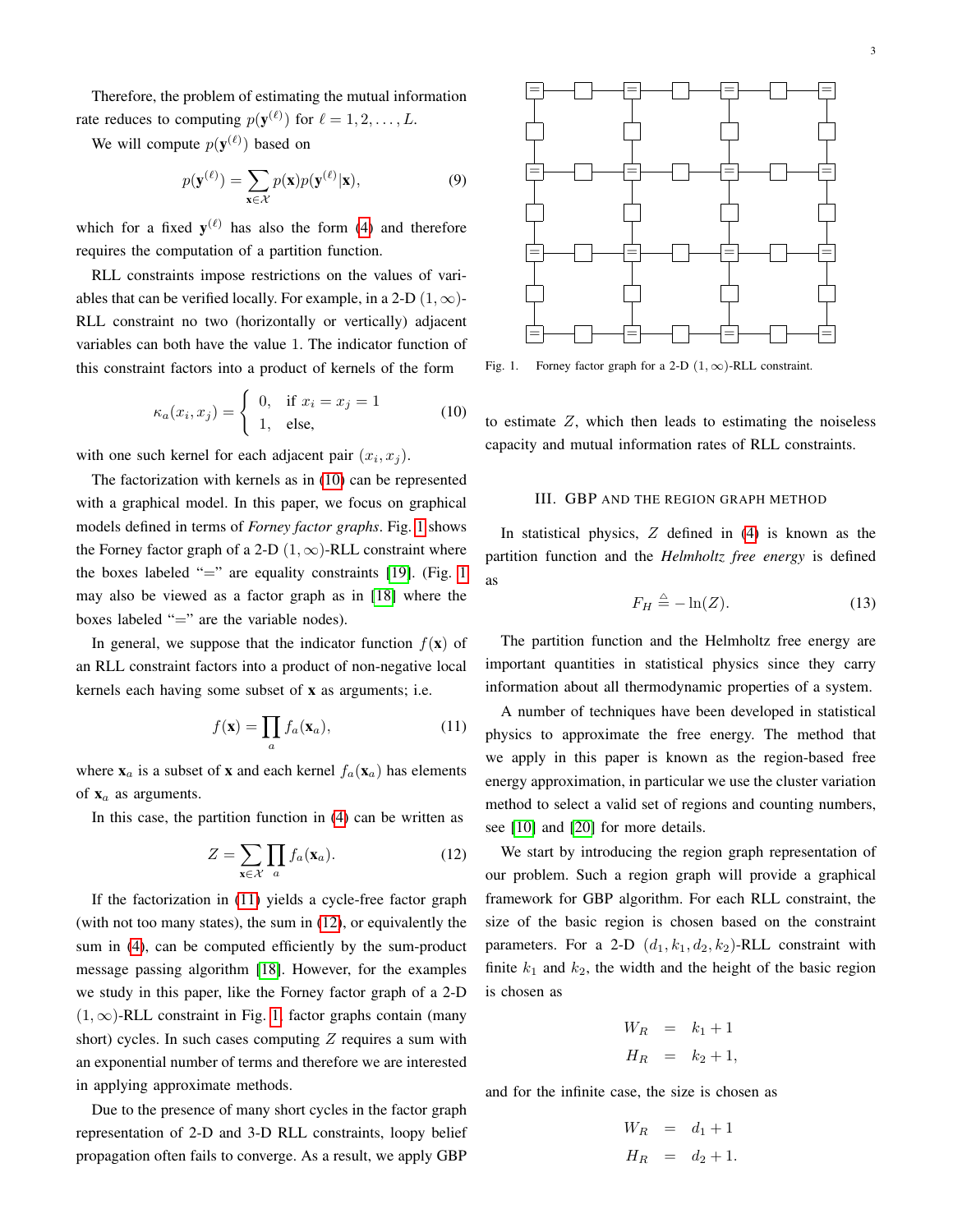

<span id="page-3-2"></span>Fig. 2. Basic region of size  $2 \times 2$  for a 2-D  $(1, \infty)$ -RLL constraint.

Such a choice for the basic regions seems plausible since the validity of a given array can be determined by verifying the constraints in each region and sliding the basic regions along the rows and along the columns of the array. For a 2-D  $(1, \infty)$ -RLL constraint, Fig. [2](#page-3-2) shows the basic regions and Fig. [3](#page-3-3) shows the region graph and the counting numbers associated with each region.

After forming the region graph using the cluster variation method, we perform GBP on this graph by sending messages between the regions while performing exact computations inside each region.

We will need the region-based free energy to estimate the number of arrays that satisfy a given constraint. Therefore, we operate GBP on the corresponding region graph until convergence and use the obtained region beliefs  ${b_R(\mathbf{x}_R)}$ to compute the region-based free energy  $F_H$  (as an estimate of  $F_H$ ). The region-based free energy  $\hat{F}_H$  can then be used to estimate the partition function Z using [\(13\)](#page-2-5). We compute  $F_H$ as

$$
\hat{F}_H = \min_{\{b_R\}} F_{\mathcal{R}}(\{b_R(\mathbf{x}_R)\})
$$
\n
$$
= \sum_{R \in \mathcal{R}} c_R \sum_{\mathbf{x}_R} b_R(\mathbf{x}_R) (\ln b_R(\mathbf{x}_R) - \ln \prod_{a \in A_R} f_a(\mathbf{x}_a)) (14)
$$

Here  $R$  denotes the set of all regions,  $c_R$  is the counting number,  $x_R$  stands for the set of variables in region  $R$ , and  $A_R$  is the set of factors in region R. See Fig. [3.](#page-3-3)

#### <span id="page-3-0"></span>IV. CAPACITY OF NOISELESS 2-D RLL CONSTRAINTS

For a 2-D RLL constrained channel of width  $m$  and of size  $N = m \times m$ , we run GBP on the corresponding region graph to compute  $F_H$  and an estimate of Z. We can then compute

<span id="page-3-4"></span>
$$
C(m,m) = \frac{\log_2 Z(m,m)}{m \times m},\tag{15}
$$



<span id="page-3-3"></span>Fig. 3. The region graph for Forney factor graph in Fig. [2.](#page-3-2)

where  $Z(m, m)$  denotes the number of 2-D binary arrays of size  $m \times m$  that satisfy the constraint.

In our numerical experiments in Section [IV-A,](#page-3-1) for different RLL constraints we show convergence of  $C(m, m)$  to the Shannon capacity as m increases.

For example, let us consider a 2-D  $(1, \infty)$ -RLL constraint with corresponding Forney factor graph in Fig. [1.](#page-2-2) For this constraint, we chose basic regions with size  $2 \times 2$  in a sliding window manner over the factor graph, see Fig. [2.](#page-3-2) Starting from such basic regions, we applied the cluster variation method on the factor graph in Fig. [2](#page-3-2) to obtain the corresponding region graph depicted in Fig. [3.](#page-3-3) The counting numbers  ${c_R}$  are shown next to each region.

# <span id="page-3-1"></span>*A. Numerical Experiments*

Here we present the numerical results of applying GBP to estimate the finite-sized noiseless capacity of RLL constraints.

Tight lower and upper bounds were given for the Shannon capacity of a 2-D  $(1, \infty)$ -RLL constraint in [\[4\]](#page-7-3). The bounds were further improved in [\[22\]](#page-7-16) and [\[23\]](#page-7-17), now known to nine decimal digits.

<span id="page-3-5"></span>
$$
0.5878911617... \le C_{2D}^{(1,\infty)} \le 0.5878911618... \tag{16}
$$

For this constraint, Fig. [4](#page-4-0) shows  $C(m, m)$  defined in [\(15\)](#page-3-4) versus the channel width m over the interval  $[2, 300]$ . The estimation was performed using the parent-to-child and twoway GBP algorithms. The two algorithms give almost identical results. The horizontal line in Fig. [4](#page-4-0) shows the Shannon capacity for this channel in [\(16\)](#page-3-5). For a channel of width 300, the estimated noiseless capacity is about 0.5884.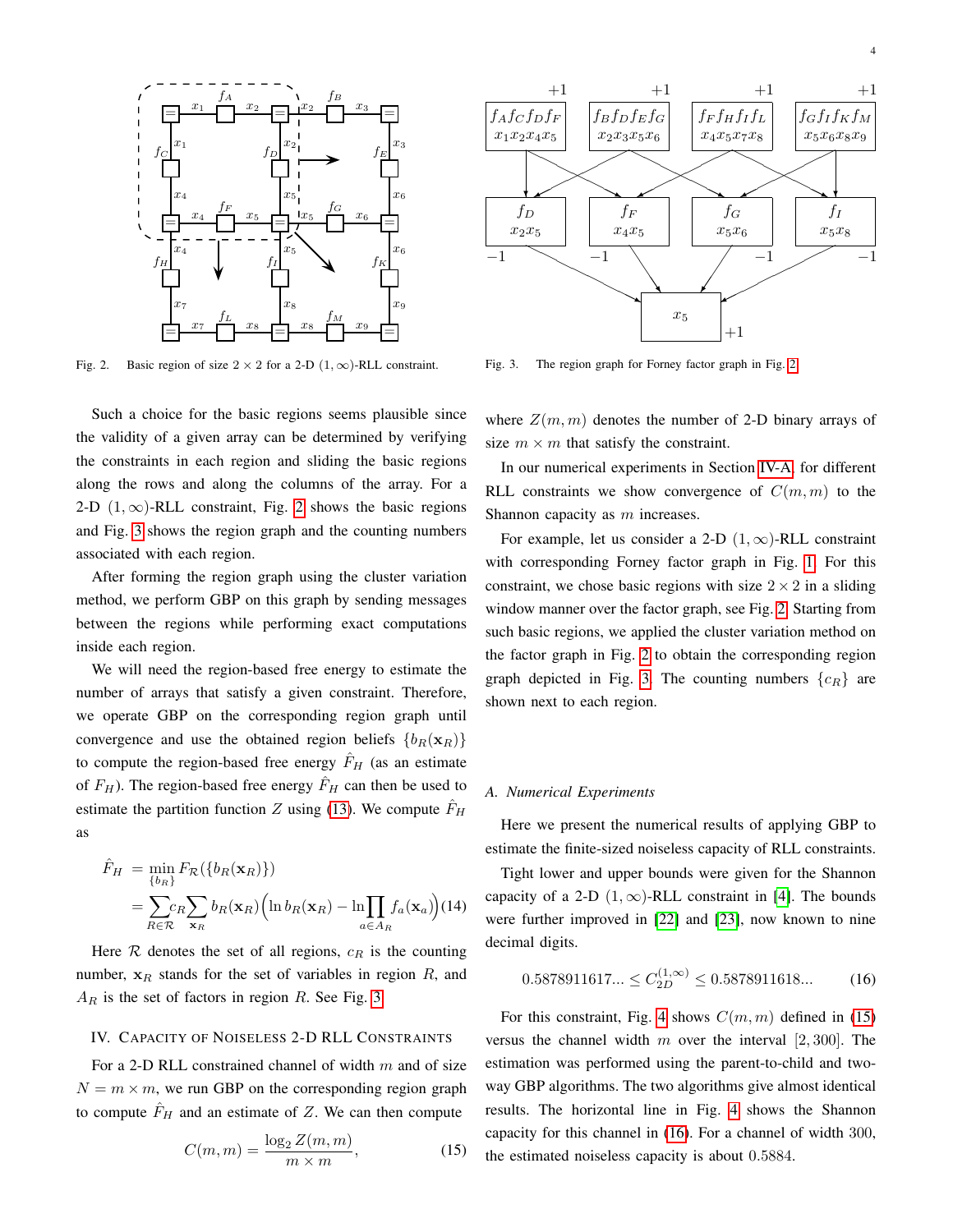

<span id="page-4-0"></span>Fig. 4. Estimated capacity (in bits per symbol) vs. channel width m for a 2-D  $(1, \infty)$ -RLL constraint. The horizontal dotted line shows the Shannon capacity for this channel as in [\(16\)](#page-3-5).



<span id="page-4-1"></span>Fig. 5. Estimated capacities (in bits per symbol) vs. channel width  $m$  for a class of 2-D  $(1, \infty, d, \infty)$ -RLL constraints with  $d = (1, 2, 3, 4)$ .

Shown in Fig. [5](#page-4-1) are plots of  $C(m, m)$  for 2-D  $(1, \infty, d, \infty)$ -RLL constraints with  $d = (1, 2, 3, 4)$  from top to bottom, versus the channel width m over the interval  $[2, 200]$ . Fig. [6](#page-4-2) shows the plots of  $C(m, m)$  for 2-D  $(1, \infty, 2, 4)$ -RLL and  $(1, \infty, 2, 3)$ -RLL constraints versus m over the interval [4, 200]. From our simulation results, for a channel of width 200 the estimated noiseless capacities for 2-D  $(1, \infty, d, \infty)$ -RLL constraints with  $d = (2, 3, 4)$  are about  $(0.4994, 0.4346, 0.3864)$  and the estimated noiseless capacities for 2-D  $(1, \infty, 2, 4)$ -RLL and  $(1, \infty, 2, 3)$ -RLL are about (0.3106, 0.2109). To the best of our knowledge, no theoretical upper or lower bounds exist for these constraints. All plots are obtained using the parent-to-child algorithm. Note that 2-D  $(1, \infty, 1, \infty)$ -RLL plot in Fig. [5](#page-4-1) is the same as the plot in Fig. [4.](#page-4-0)

Also shown in Fig. [7](#page-4-3) is the plot of  $C(m, m)$  for a 2-D  $(2, \infty)$ -RLL constraint versus m over the interval [3, 400]. For



<span id="page-4-2"></span>Fig. 6. Estimated capacity (in bits per symbol) vs. channel width  $m$  for a 2-D  $(1, \infty, 2, 4)$ -RLL and  $(1, \infty, 2, 3)$ -RLL constraints.



<span id="page-4-3"></span>Fig. 7. Estimated capacity (in bits per symbol) vs. channel width  $m$  for a 2-D  $(2, \infty)$ -RLL constraint.



<span id="page-4-4"></span>Fig. 8. Estimated capacity (in bits per symbol) vs. channel width  $m$  for a 3-D  $(1, \infty)$ -RLL constraint. The horizontal dotted lines show upper and lower bounds on the Shannon capacity for this channel as in [\(18\)](#page-5-1).

a channel of width 400, the estimated noiseless capacity is about 0.4462. Best known lower and upper bounds for the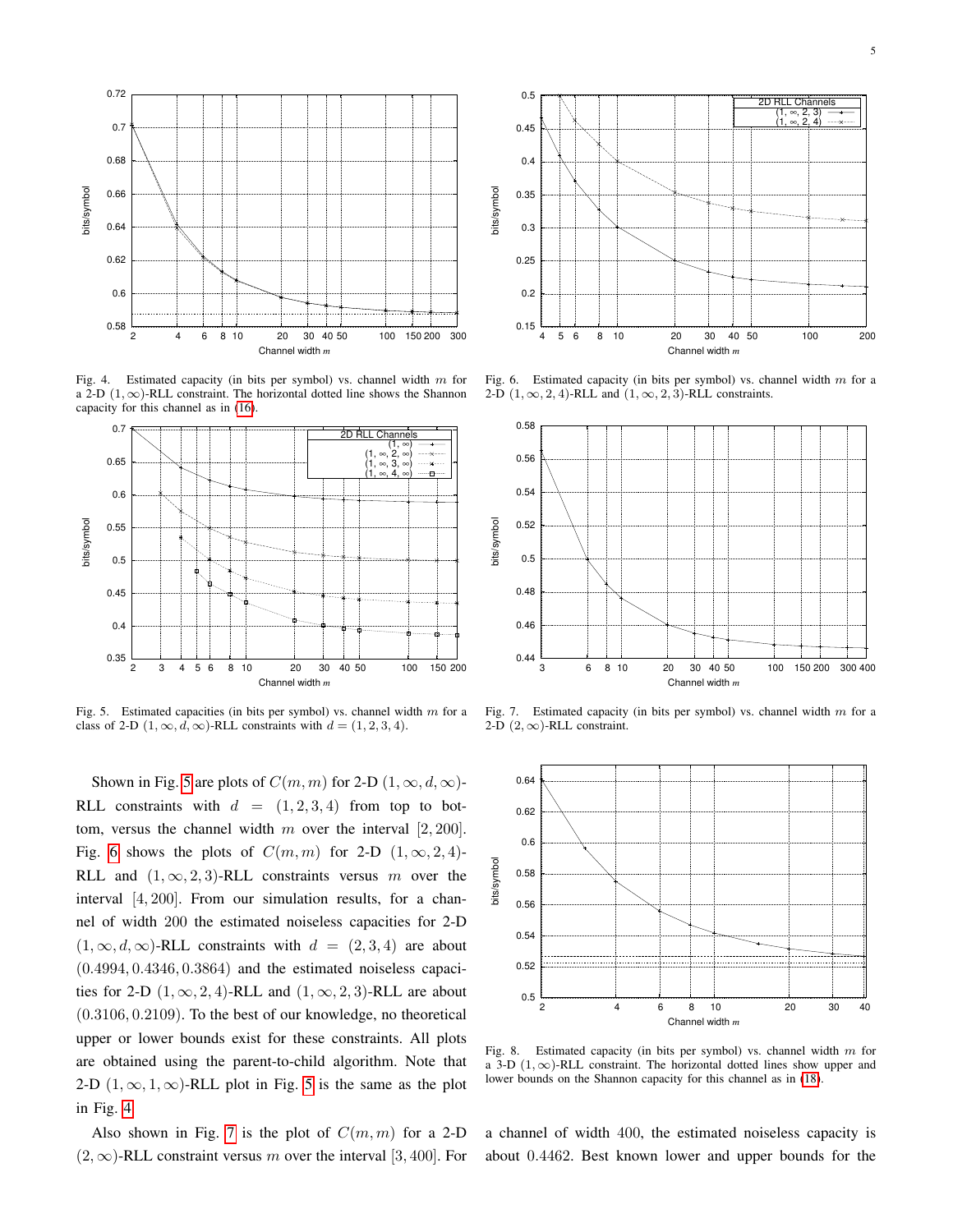Shannon capacity of a 2-D  $(2, \infty)$ -RLL constraint are given in [\[8\]](#page-7-18) and [\[9\]](#page-7-4) respectively, as

$$
0.4453 \le C_{2D}^{(2,\infty)} \le 0.4457\tag{17}
$$

Our proposed method can be generalized to compute the noiseless capacity of 3-D and higher dimensional RLL constraints. For a 3-D  $(1, \infty)$ -RLL constraint the following lower and upper bounds were introduced in [\[23\]](#page-7-17)

<span id="page-5-1"></span>
$$
0.5225017418... \le C_{3D}^{(1,\infty)} \le 0.5268808478... \tag{18}
$$

Fig. [8](#page-4-4) shows the noiseless capacity estimates of a 3- D  $(1, \infty)$ -RLL constraint, obtained using the parent-to-child algorithm, versus the channel width  $m$ . The horizontal dotted lines show the upper and lower bounds for the Shannon capacity. For a channel of width  $m = 40$  the GBP estimated capacity is about 0.5267 which falls within these bounds.

Simulation results and numerical values for the noiseless capacity of many other 2-D RLL constraints are reported in [\[21\]](#page-7-19).

# *B. Bounds for the Shannon Capacity*

For any finite  $m$ , it is possible to compute lower and upper bounds on the Shannon (infinite-size) capacity using  $C(m, m)$ the capacity of a 2-D RLL constrained channel of width  $m$ .

For example, consider a 2-D  $(1, \infty)$ -RLL constraint with local kernels as in [\(10\)](#page-2-1). From tiling the whole plane with  $m \times m$  squares, it is clear that  $C(m, m)$  is an upper bound for the Shannon capacity  $C_{2D}^{(1,\infty)}$ . On the other hand, by tiling the plane with  $m \times m$  squares separated by all-zero guard rows and all-zero guard columns, we obtain  $\left(\frac{m}{m+1}\right)^2 C(m,m) \leq$  $C_{2D}^{(1,\infty)}$ .

From Fig. [4,](#page-4-0) the estimated capacity at  $m = 300$  is about  $C(300, 300) = 0.5884$ , we thus obtain the following lower and upper bounds for the Shannon capacity

$$
0.5844 \le C_{2D}^{(1,\infty)} \le 0.5884.
$$

Note that although GBP performs remarkably well for 2- D constrained channels, it is an approximate algorithm which yields approximations to the lower and upper bounds to the Shannon capacity. However in order to achieve a desired precision, the bounds could provide a criterion for choosing the value of  $m$ .

# <span id="page-5-0"></span>V. INFORMATION RATES OF NOISY 2-D RLL CONSTRAINTS

As explained in Section [II,](#page-1-0) the problem of computing mutual information rates reduces to computing the output probability.



<span id="page-5-3"></span>Fig. 9. Extension of Fig. [1](#page-2-2) to a Forney factor graph of  $p(x, y)$  with  $p(y|x)$ as in [\(22\)](#page-5-2).

Therefore, the remaining tasks are

- 1) Drawing input samples  $\mathbf{x}^{(1)}, \mathbf{x}^{(2)}, \dots, \mathbf{x}^{(L)}$  from  $\mathcal{S}_{\mathbf{X}}$  according to  $p(x)$  and therefrom creating output samples  $\textbf{y}^{(1)}, \textbf{y}^{(2)}, \ldots, \textbf{y}^{(L)}.$
- 2) Computing  $p(\mathbf{y}^{(\ell)})$  for each  $\ell = 1, 2, \ldots, L$ .

We will compute  $p(\mathbf{y}^{(\ell)})$  based on

<span id="page-5-5"></span>
$$
p(\mathbf{y}^{(\ell)}) = \sum_{\mathbf{x} \in \mathcal{S}_{\mathbf{X}}} p(\mathbf{x}) p(\mathbf{y}^{(\ell)} | \mathbf{x}),
$$
(19)

where  $p(x)$  is a probability mass function on  $S_x$ .

Let us assume uniform distribution over the admissible channel input configurations. Therefore we have

<span id="page-5-4"></span>
$$
p(\mathbf{x}) = |\mathcal{S}_{\mathbf{X}}|^{-1} \tag{20}
$$

$$
= 2^{-NC_{2D}}, \qquad (21)
$$

we also assume the channel is memoryless and  $p(y|x)$ factors as  $\lambda$ <sub>7</sub>

<span id="page-5-2"></span>
$$
p(\mathbf{y}|\mathbf{x}) = \prod_{i=1}^{N} p(y_i|x_i).
$$
 (22)

For such a noisy 2-D constrained channel, the corresponding Forney factor graph, as an extension of Fig. [1,](#page-2-2) is shown in Fig. [9.](#page-5-3)

Using  $(21)$  and  $(22)$ , we can rewrite  $(19)$  as

$$
p(\mathbf{y}^{(\ell)}) = 2^{-NC_{2D}} \sum_{\mathbf{x} \in \mathcal{S}_{\mathbf{x}}} \prod_{i=1}^{N} p(y_i^{(\ell)} | x_i), \quad (23)
$$

$$
= 2^{-NC_{2D}}Z(\mathbf{y}^{(\ell)}), \qquad (24)
$$

where  $Z(\mathbf{y}^{(\ell)})$  has the same form as the sum in [\(12\)](#page-2-4).

The input samples  $\mathbf{x}^{(1)}, \mathbf{x}^{(2)}, \dots, \mathbf{x}^{(L)}$  are generated as follows. We run GBP on Fig. [3](#page-3-3) until convergence to compute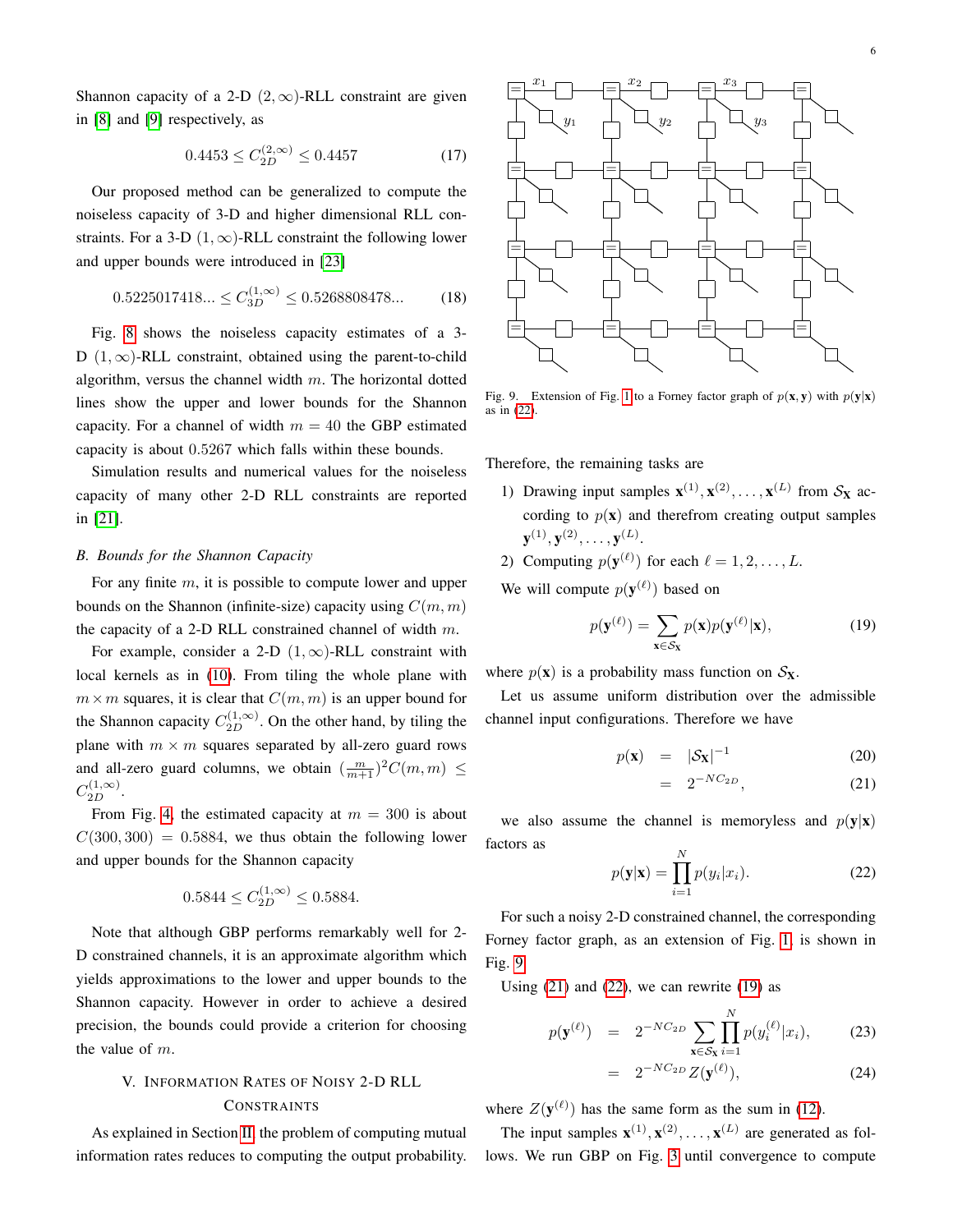the region beliefs  ${b_R(\mathbf{x}_R)}$  at each region R. The region beliefs are GBP approximations to the corresponding marginals  $\{p_R(\mathbf{x}_R)\}\$ . In our numerical experiments, each sample  $\mathbf{x}^{(\ell)}$  is then generated piecewise sequentially according to the beliefs  $b_R(\mathbf{x}_R)$  in basic regions. For example, in the region graph of Fig. [3,](#page-3-3) after computing  $b_R(x_1, x_2, x_4, x_5)$ , sample  $x_1$  is drawn according to  $b_R(x_1)$ , sample  $x_2$  is drawn according to  $b_R(x_2|x_1)$ , etc. The input samples  $\mathbf{x}^{(1)}, \mathbf{x}^{(2)}, \dots, \mathbf{x}^{(L)}$  are then used to create output  $\mathbf{y}^{(1)}, \mathbf{y}^{(2)}, \dots, \mathbf{y}^{(L)}$  using [\(22\)](#page-5-2).

The beliefs are directly proportional to the factor nodes involved in each region, which guarantees that the samples are drawn from  $S_X$ . Moreover, since beliefs are good approximations to the marginal probabilities, one expects that the samples are drawn from a distribution close to  $p(\mathbf{x})$ , see [\[10\]](#page-7-7).

In order to compute  $Z(\mathbf{y}^{(\ell)})$ , as in Section [III,](#page-2-0) we start from the factor graph in Fig. [9](#page-5-3) to build the region graph representing the problem and run GBP on this region graph. Finally, the estimated  $p(\mathbf{y}^{(1)}), p(\mathbf{y}^{(2)}), \ldots, p(\mathbf{y}^{(L)})$  are used to compute an estimate of  $H(Y)$  as in [\(8\)](#page-1-3).

# <span id="page-6-0"></span>*A. Numerical Experiments*

In our numerical experiments we consider  $(1, \infty)$ -RLL and  $(2, \infty)$ -RLL constrained channels with size  $N = 30 \times 30$  and input alphabet  $\mathcal{X} = \{-1, +1\}^N$ .

Noise is assumed to be i.i.d. zero mean Gaussian with variance  $\sigma^2$  and independent of the input. We thus have

$$
H(\mathbf{Y}|\mathbf{X}) = \frac{N}{2}\log(2\pi e\sigma^2),\tag{25}
$$

and  $p(y|x)$  in [\(22\)](#page-5-2) has kernels of the form

$$
p(y_i|x_i) = \frac{1}{\sqrt{2\pi\sigma^2}} \exp\bigg(-\frac{1}{2\sigma^2} (y_i - x_i)^2\bigg). \tag{26}
$$

SNR is defined as

$$
SNR \stackrel{\triangle}{=} 10 \log_{10} \frac{1}{\sigma^2} \tag{27}
$$

Shown in Fig. [10](#page-6-1) is the estimated information rate vs. SNR over the interval  $[-10, 10]$  dB for a noisy 2-D  $(1, \infty)$ -RLL constraint. The horizontal dotted line shows the estimated noiseless capacity which can be read from Fig. [4](#page-4-0) and is about 0.5943 for this size of channel.

Illustrated in Fig. [11](#page-6-2) is the estimated information rate vs. SNR over the interval  $[-10, 10]$  dB for a noisy 2-D  $(2, \infty)$ -RLL channel. The horizontal dotted line shows the estimated noiseless capacity which can be read from Fig. [7](#page-4-3) and is about 0.4552 for this size of channel.

The simulation results were obtained by averaging over  $L = 1000$  realizations of the channel output.



Fig. 10. Estimated information rate (in bits per symbol) vs. SNR (in dB) for a  $30 \times 30$  channel with a  $(1, \infty)$ -RLL constraint and additive white Gaussian noise.

<span id="page-6-1"></span>-10 -8 -6 -4 -2 0 2 4 6 8 10

dB

 $0 - 10$ 

0.1

0.2

0.3

bits/symbol

0.4

0.5

0.6

0.7



<span id="page-6-2"></span>Fig. 11. Estimated information rate (in bits per symbol) vs. SNR (in dB) for a  $30 \times 30$  channel with a  $(2, \infty)$ -RLL constraint and additive white Gaussian noise.

Simulation results and numerical values for mutual information rates of many other 2-D RLL constraints are reported in [\[21\]](#page-7-19).

# VI. CONCLUDING REMARKS

We proposed a GBP-based method to estimate the noiseless capacity and mutual information rates of RLL constraints in two and three dimensions. For noiseless RLL constraints, the method was applied to estimate the finite-size capacity of different constraints and to show convergence to the Shannon capacity as the size of the channel increases. In particular, the proposed method can be used to estimate the noiseless capacity of RLL constraints in the cases that the capacity is not known to a useful accuracy. The method was also applied to estimate mutual information rates of noisy RLL constraints with additive white Gaussian noise and with a uniform distribution over the admissible input configurations. Our simulation